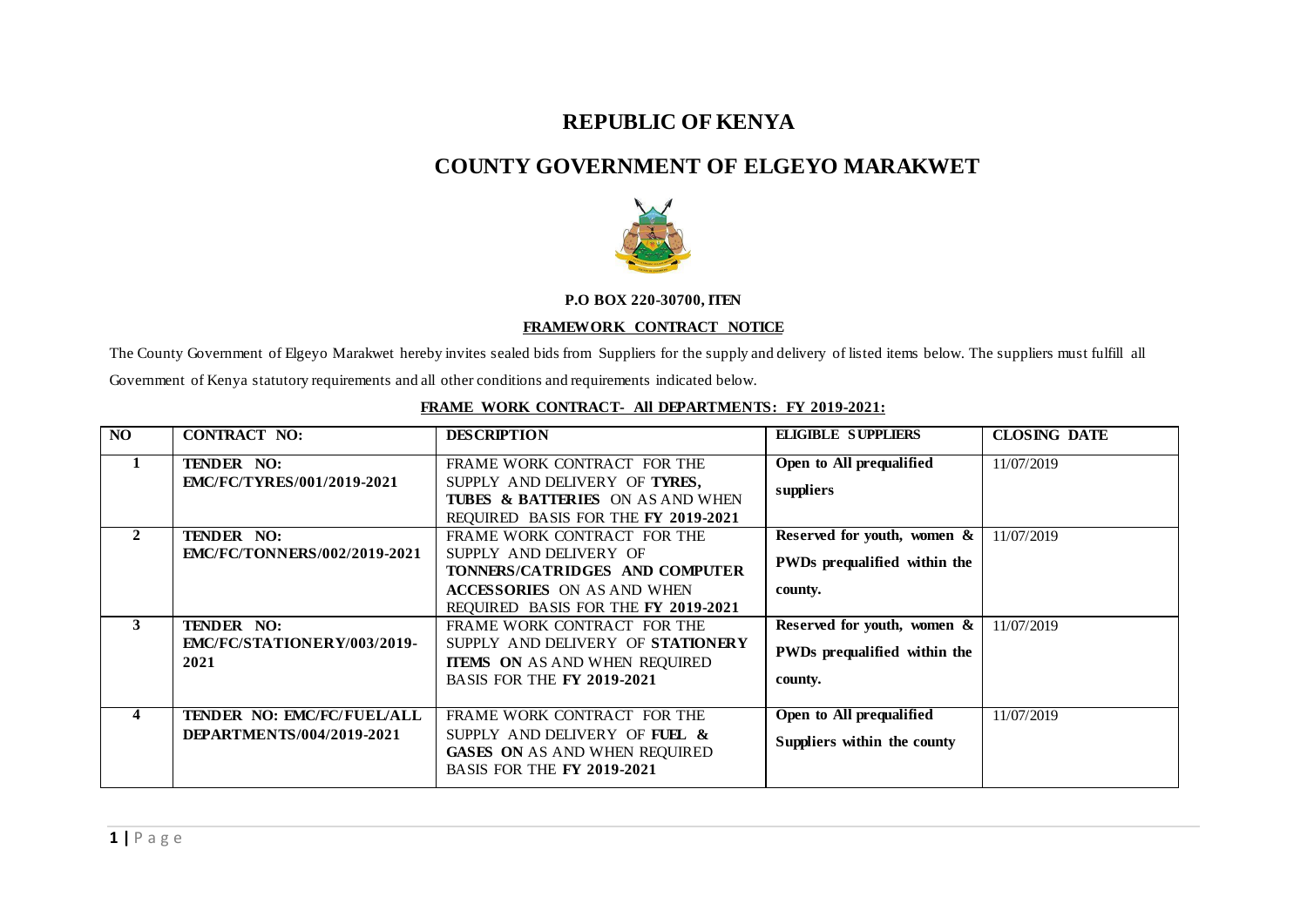| 5                                     | TENDER NO: EMC/FC/AIR<br><b>TICKETING/005/2019-2021</b> | FRAME WORK CONTRACT FOR THE<br>PROVISION OF AIR TICKETING                    | Open to All prequalified                  | 11/07/2019 |            |
|---------------------------------------|---------------------------------------------------------|------------------------------------------------------------------------------|-------------------------------------------|------------|------------|
|                                       |                                                         | <b>SERVICES</b> ON AS AND WHEN REQUIRED<br><b>BASIS FOR THE FY 2019-2021</b> | Service providers.                        |            |            |
|                                       |                                                         |                                                                              |                                           |            |            |
| 6                                     | TENDER NO:                                              | FRAME WORK CONTRACT FOR THE                                                  | Open to All prequalified                  | 11/07/2019 |            |
|                                       | EMC/FC/CATERING/006/2019-<br>2021                       | PROVISION OF CATERING &<br><b>ACCOMMODATION SERVICES ON AS</b>               | Service providers.                        |            |            |
|                                       |                                                         | AND WHEN REQUIRED BASIS FOR THE FY                                           |                                           |            |            |
|                                       |                                                         | 2019-2021                                                                    |                                           |            |            |
| $\overline{7}$                        | <b>TENDER NO:</b>                                       | FRAME WORK CONTRACT FOR SUPPLY                                               | Open to All prequalified                  | 11/07/2019 |            |
|                                       | EMC/FC/SPARES/007/2019-2021                             | AND DELIVERY OF SPARE PARTS,                                                 |                                           |            |            |
|                                       |                                                         | <b>LUBRICANTS &amp; OILS ON AS AND WHEN</b>                                  | Suppliers.                                |            |            |
|                                       |                                                         | REQUIRED BASIS FOR THE FY 2019-2021                                          |                                           |            |            |
| 8                                     | <b>TENDER NO:</b>                                       | FRAME WORK CONTRACT FOR THE                                                  | Reserved for youth, women &               | 11/07/2019 |            |
|                                       | <b>EMC/FC/CLEANING</b>                                  | SUPPLY AND DELIVERY OF                                                       | PWDs prequalified within the              |            |            |
|                                       | MATERIALS/008/2019-2021                                 | <b>CLEANING MATERIALS ON AS AND</b>                                          | county.                                   |            |            |
|                                       |                                                         | WHEN REQUIRED BASIS FOR THE FY 2019-                                         |                                           |            |            |
|                                       |                                                         | 2021                                                                         |                                           |            |            |
| 9                                     | EMC/FC/FURNITURE/009/2019-                              | FRAME WORK CONTRACT FOR THE                                                  | Open to All prequalified                  | 11/07/2019 |            |
|                                       | 2021                                                    | SUPPLY AND DELIVERY OF                                                       | Suppliers.                                |            |            |
|                                       |                                                         | <b>FURNITURE ON AS AND WHEN</b>                                              |                                           |            |            |
|                                       |                                                         | REQUIRED BASIS FOR THE FY 2019-2021                                          |                                           |            |            |
|                                       | <b>FOODSTUFF</b>                                        |                                                                              |                                           |            |            |
| 10                                    | <b>EMC/FC//010/ FOODSTUFF /2019-21</b>                  | FRAME WORK CONTRACT FOR THE SUPPLY                                           | <b>Reserved</b>                           |            | 11/07/2019 |
|                                       |                                                         | AND DELIVERY OF DRY FOODSTUFF FOR<br>ICRH ON AS AND WHEN REQUIRED BASIS      | NB: Reserved for suppliers from the local |            |            |
|                                       |                                                         | FOR THE FY 2019-2021                                                         | community of the hospital                 |            |            |
|                                       |                                                         |                                                                              | i.e. from Keiyo North                     |            |            |
| 11<br>EMC/FC//011/ FOODSTUFF /2019-21 |                                                         | FRAME WORK CONTRACT FOR THE SUPPLY                                           | <b>Reserved</b>                           |            | 11/07/2019 |
|                                       |                                                         | AND DELIVERY OF PERISHABLE                                                   | NB: Reserved for suppliers from the local |            |            |
|                                       |                                                         | FOODSTUFF TO ICRH ON AS AND WHEN                                             | community of the hospital i.e. from Keiyo |            |            |
|                                       |                                                         | REQUIRED BASIS FOR THE FY 2019-2021                                          | North                                     |            |            |
|                                       |                                                         |                                                                              |                                           |            |            |
| 12                                    | <b>EMC/FC/012/ FOODSTUFF /2019-21</b>                   | FRAME WORK CONTRACT FOR THE SUPPLY                                           | <b>Reserved</b>                           |            | 11/07/2019 |
|                                       |                                                         | AND DELIVERY OF DRY FOODSTUFF FOR                                            | NB: Reserved for suppliers from the local |            |            |
|                                       |                                                         | <b>TAMBACH S.C.H ON AS AND WHEN</b>                                          |                                           |            |            |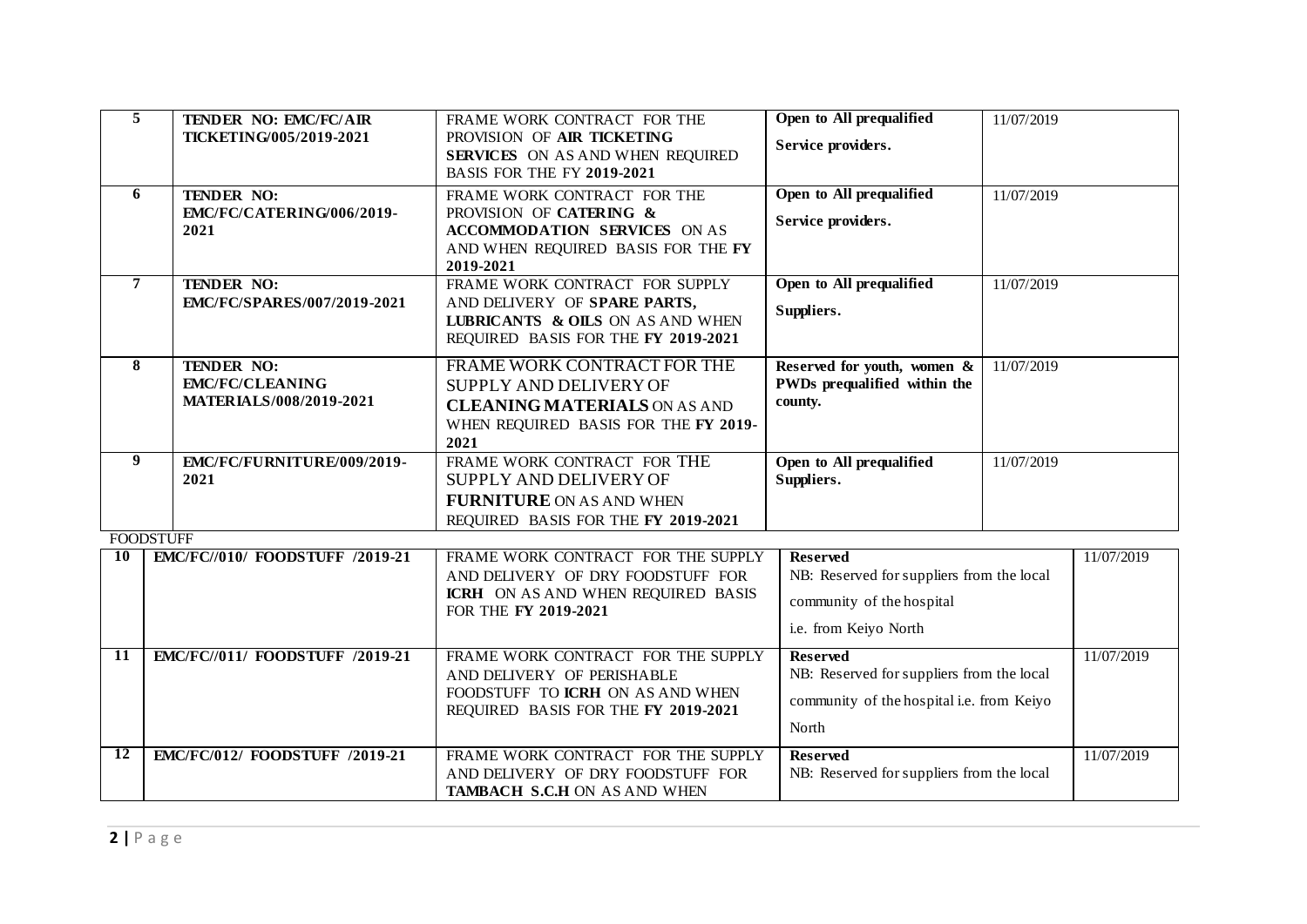|                 |                                        | REQUIRED BASIS FOR THE FY 2019-2021                                                                                                                     | community of the hospital                                                                                           |            |
|-----------------|----------------------------------------|---------------------------------------------------------------------------------------------------------------------------------------------------------|---------------------------------------------------------------------------------------------------------------------|------------|
|                 |                                        |                                                                                                                                                         | i.e. from Keiyo North                                                                                               |            |
| 13              | EMC/FC/013/ FOODSTUFF /2019-21         | FRAME WORK CONTRACT FOR SUPPLY AND<br>DELIVERY OF PERISHABLE FOODSTUFF TO<br><b>TAMBACH S.C.H ON AS AND WHEN</b><br>REQUIRED BASIS FOR THE FY 2019-2021 | <b>Reserved</b><br>NB: Reserved for suppliers from the local<br>community of the hospital<br>i.e. from Keiyo North  | 11/07/2019 |
| 14              | <b>EMC/FC/014/ FOODSTUFF / 2019-21</b> | FRAME WORK CONTRACT FOR SUPPLY AND<br>DELIVERY OF DRY FOODSTUFF FOR<br>KOCHOLWO S.C.H<br>ON AS AND WHEN REQUIRED BASIS FOR<br>THE FY 2019-2021          | <b>Reserved</b><br>NB: Reserved for suppliers from the local<br>community of the hospital<br>i.e. from Keiyo South  | 11/07/2019 |
| 15              | EMC/RT/015/ FOODSTUFF /2019-21         | FRAME WORK CONTRACT FOR SUPPLY AND<br>DELIVERY OF PERISHABLE FOODSTUFF TO<br>KOCHOLWO S.C.H ON AS AND WHEN<br>REQUIRED BASIS FOR THE FY 2019-2021       | <b>Reserved</b><br>NB: Reserved for suppliers from the local<br>community of the hospital.<br>i.e. from Keiyo South | 11/07/2019 |
| 16              | <b>EMC/FC/016/ FOODSTUFF /2019-21</b>  | FRAME WORK CONTRACT FOR SUPPLY AND<br>DELIVERY OF DRY FOODSTUFF FOR<br>KAMWOSOR S.C.H ON AS AND WHEN<br>REQUIRED BASIS FOR THE FY 2019-2021             | <b>Reserved</b><br>NB: Reserved for suppliers from the local<br>community of the hospital<br>i.e. from Keiyo South  | 11/07/2019 |
| $\overline{17}$ | <b>EMC/FC/017/ FOODSTUFF /2019-21</b>  | FRAME WORK CONTRACT FOR SUPPLY<br>AND DELIVERY OF PERISHABLE FOODSTUFF<br>FOR KAMWOSOR S.C.H ON AS AND WHEN<br>REQUIRED BASIS FOR THE FY 2019-2021      | <b>Reserved</b><br>NB: Reserved for suppliers from the local<br>community of the hospital<br>i.e. from Keiyo South  | 11/07/2019 |
| 18              | EMC/FC/018/ FOODSTUFF /2019-21         | FRAME WORK CONTRACT FOR SUPPLY AND<br>DELIVERY OF DRY FOODSTUFF FOR<br>KAPTARAKWA S.C.H ON AS AND WHEN<br>REQUIRED BASIS FOR THE FY 2019-2021           | <b>Reserved</b><br>NB: Reserved for suppliers from the local<br>community of the hospital.<br>i.e. from Keiyo South | 11/07/2019 |
| 19              | EMC/FC/019/ FOODSTUFF /2019-21         | FRAME WORK CONTRACT FOR SUPPLY<br>AND DELIVERY OF PERISHABLE FOODS FOR<br>KAPTARAKWA S.C.H ON AS AND WHEN<br>REQUIRED BASIS FOR THE FY 2019-2021        | <b>Reserved</b><br>NB: Reserved for suppliers from the local<br>community of the hospital.<br>i.e. from Keiyo South | 11/07/2019 |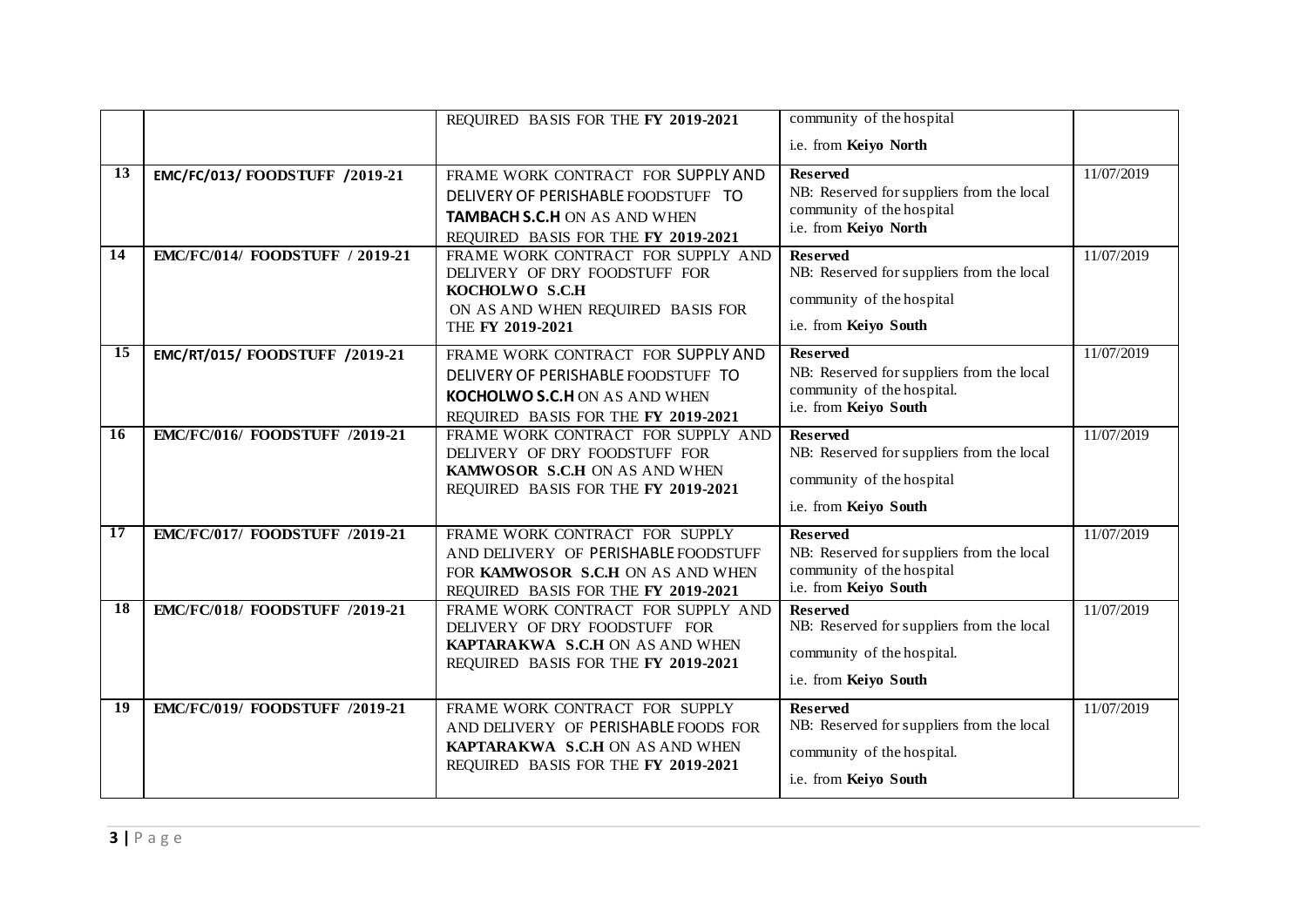| <b>20</b> | <b>EMC/FC//020/ FOODSTUFF /2019-21</b> | FRAME WORK CONTRACT FOR SUPPLY<br>AND DELIVERY OF DRY FOODSTUFF FOR<br><b>CHEBIEMIT S.C.H ON AS AND WHEN</b><br>REQUIRED BASIS FOR THE FY 2019-2021                     | <b>Reserved</b><br>NB: Reserved for suppliers from the local<br>community of the hospital<br>i.e. from Marakwet West | 11/07/2019 |
|-----------|----------------------------------------|-------------------------------------------------------------------------------------------------------------------------------------------------------------------------|----------------------------------------------------------------------------------------------------------------------|------------|
| 21        | EMC/FC/021/ FOODSTUFF /2019-21         | FRAME WORK CONTRACT FOR SUPPLY<br>AND DELIVERY OF PERISHABLE FOODSTUFF<br>FOR CHEBIEMIT S.C.H ON AS AND WHEN<br>REQUIRED BASIS FOR THE FY 2019-2021                     | <b>Reserved</b><br>NB: Reserved for suppliers from the local<br>community of the hospital<br>i.e. from Marakwet West | 11/07/2019 |
| 22        | EMC/FC/022/ FOODSTUFF /2019-21         | FRAME WORK CONTRACT FOR SUPPLY<br>AND DELIVERY OF DRY FOODSTUFF FOR<br>TOT S.C.H ON AS AND WHEN REQUIRED<br><b>BASIS FOR THE FY 2019-2021</b>                           | <b>Reserved</b><br>NB: Reserved for suppliers from the local<br>community of the hospital<br>i.e. from Marakwet EAST | 11/07/2019 |
| 23        | EMC/FC/023/FOODSTUFF/2019-21           | FRAME WORK CONTRACT FOR SUPPLY<br>AND DELIVERY OF PERISHABLE<br>FOODSTUFF FOR TOT S.C.H ON AS AND<br>WHEN REQUIRED BASIS FOR THE FY 2019-<br>2021                       | <b>Reserved</b><br>NB: Reserved for suppliers from the local<br>community of the hospital<br>Marakwet EAST           | 11/07/2019 |
| 24        | <b>EMC/FC/024/FIREWOOD/2019-21</b>     | SUPPLY AND DELIVERY OF DRY FIREWOOD<br>TO ICRH/TAMBACH S.C.H/KOCHOLWO<br>S.C.H/KAMWOSOR S.C.H/KAPTARAKWA<br>S.C.H ON AS AND WHEN REQUIRED BASIS<br>FOR THE FY 2019-2021 | <b>Reserved</b><br>NB: Reserved for suppliers from the local<br>community of each hospital                           | 11/07/2019 |

Tender documents with detailed specifications and tendering conditions may be downloaded from the county website: [www.elgeyomarakwet.go.ke.](http://www.elgeyomarakwet.go.ke/) as from 21st

#### June 2019

**Bidders should fulfill the following mandatory requirements:**

- **1. A copy of the certificate of incorporation/ business registration certificate for sole proprietorships and parnerships**
- **2. PIN/VAT certificates**
- **3. Copy of a valid tax compliance**
- **4. Business license from the County government**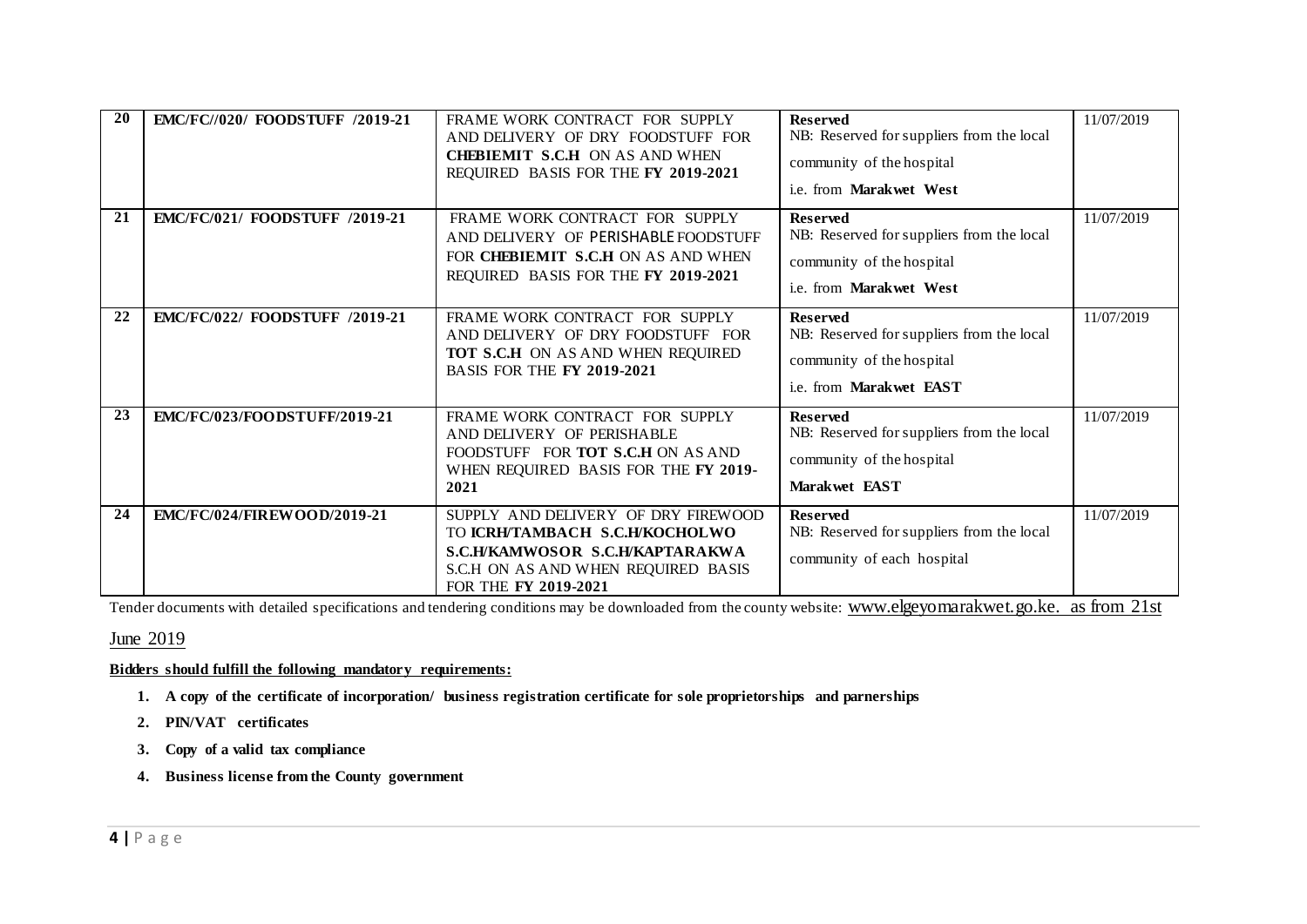### **5. CR12 or name of sole proprietor(for sole proprietor businesses) or names of partners(partnerships)**

- **6. Proof of past experience/performance**
- **7. Reference letter from bank and any other document to demonstrate financial capability**
- **8. Special groups must attach valid AGPO certificate**

Prices quoted should include all taxes and must be expressed in Kenya Shillings and must remain valid for **120 days** from the tender opening date.

Completed Tender documents shall be submitted in a sealed plain envelope, clearly marked with the respective tende r number and deposited in the Tender Box situated at the entrance to the **county treasury** building or addressed as below and posted to the undersigned:

#### **THE COUNTY SECRETARY**

#### **COUNTY GOVERNMENT OF ELGEYOMARAKWET**

#### **P.O.BOX 220 – 30700**

#### **ITEN**

So as to reach on or before **11TH July 2019 at 10.00AM.** Tenders shall be opened immediately thereafter at the Boardroom in the presence of bidders or their representatives who wish to attend.

#### **Note:**

- **1. Late bids will not be accepted and will be returned unopened. The County government of Elgeyo Marakwet reserves the right to accept or reject any tender in whole or in part and does not bind itself to accept any tender or to give reasons for its rejection.**
- **2. Women, youth and people living with disabilities are highly encouraged to bid for items within their capability**

### **HEAD OF SUPPLY CHAIN MANAGEMENT**

### **FOR: COUNTY SECRETARY.**